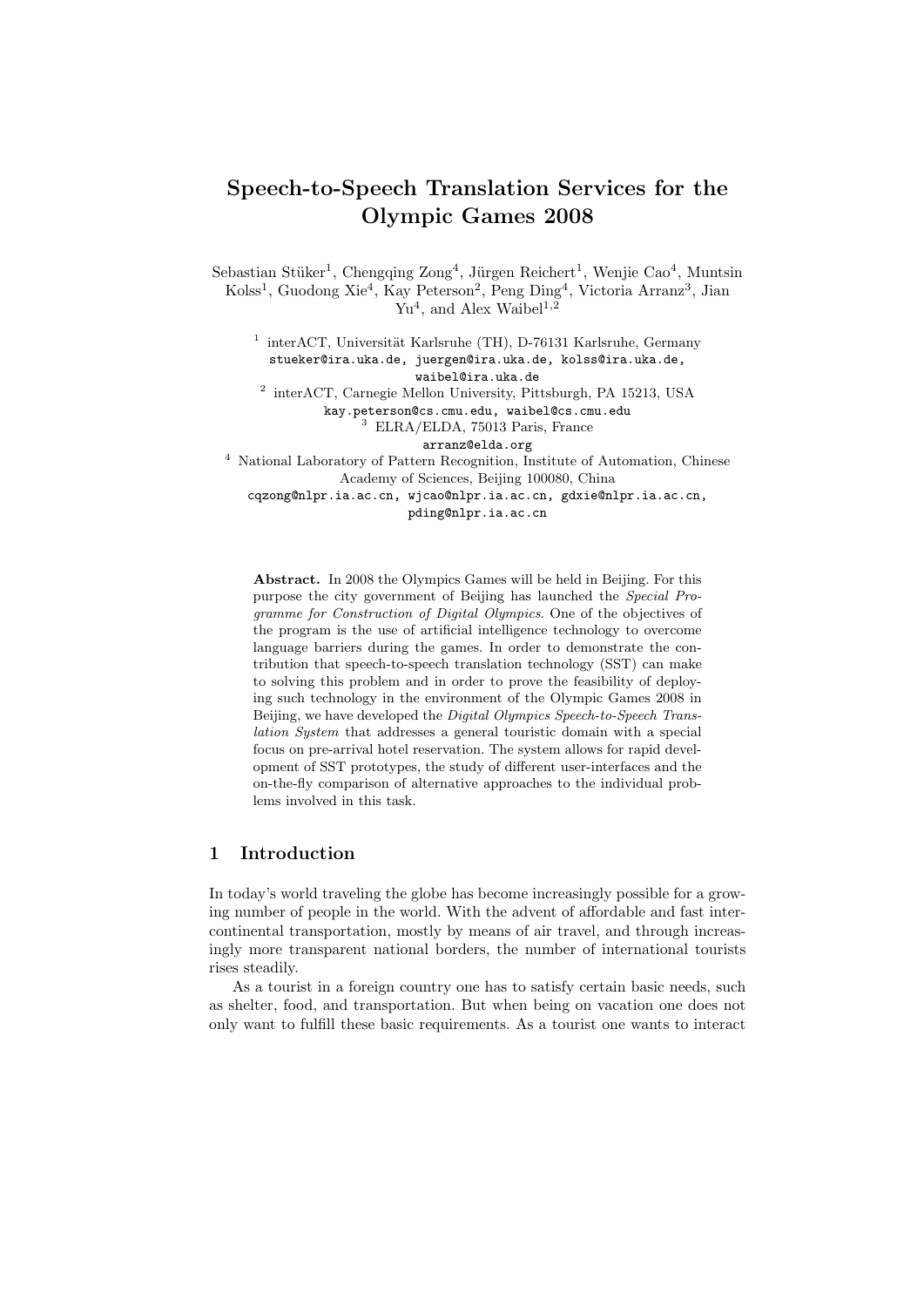with the people of the visited country and experience their culture. Key to this experience is the ability to communicate with the natives of the country that one visits. However, learning the language of every country one wants to travel to is clearly infeasible. In some places of the world, e.g. in Europe, English has been established as lingua franca. But even here, as in many places of the world, English is not always spoken, especially among people with little international contact. Therefore, English as a mean of communication with the native population of an arbitrary country is often not an option. Also, language is a key component of culture. Thus unifying the languages of the world into one common language comes with a loss in cultural diversity which we want to avoid. Here modern speech and language processing technologies can be the savior for keeping the language diversity of a globalized world.

While speech-to-speech translation for arbitrary unconstrained domains is only starting to become the topic of research activities, translation systems for limited, pre-defined domains have been developed that have reached a grade of maturity that makes them ready for field deployment in the near future.

In 2008 the Olympic Games will be held in Beijing, the capital of the People's Republic of China. It is expected that many visitors from all over the world will take this opportunity to visit China. Only very few of them will be able to speak Chinese but will want to seek deeper understanding of the Chinese culture and to come in contact with the local population. In order to make the Olympic games an attractive and enjoyable event, the city government of Beijing has launched the Special Programme for Construction of Digital Olympics. In the spirit of the Olympic idea one of the objectives of the program is to remove language barriers with the aid of artificial intelligence technology in order to promote friendship and mutual understanding. To achieve this goal, speech-to-speech translation technology can make a substantial contribution. In order to prove the feasibility of the deployment of speech-to-speech translation technology in the environment of the Olympic Games in 2008, we have produced the Digital Olympics Speech-tospeech Translation System prototype for a tourist application. The development of the prototype was a joint, international effort between CapInfo, the National Laboratory of Pattern Recognition (NLPR) at the Chinese Academy of Sciences and the International Center for Advanced Communication Technologies (interACT) at both Universität Karlsruhe (TH) and Carnegie Mellon University. The resulting system was successfully demonstrated at the Beijing International High-Tech Expo (ChiTec) 2004 in Beijing and during the Language Technology Days at FORUM 2004 in Barcelona.

By providing a flexible, modularized platform it is able to demonstrate the different aspects of the technologies involved in speech-to-speech translation: automatic speech recognition, machine translation, and speech synthesis. By allowing to run different modules in parallel it is possible to compare the strengths and weaknesses of different approaches to the individual problems on the fly under real-world conditions.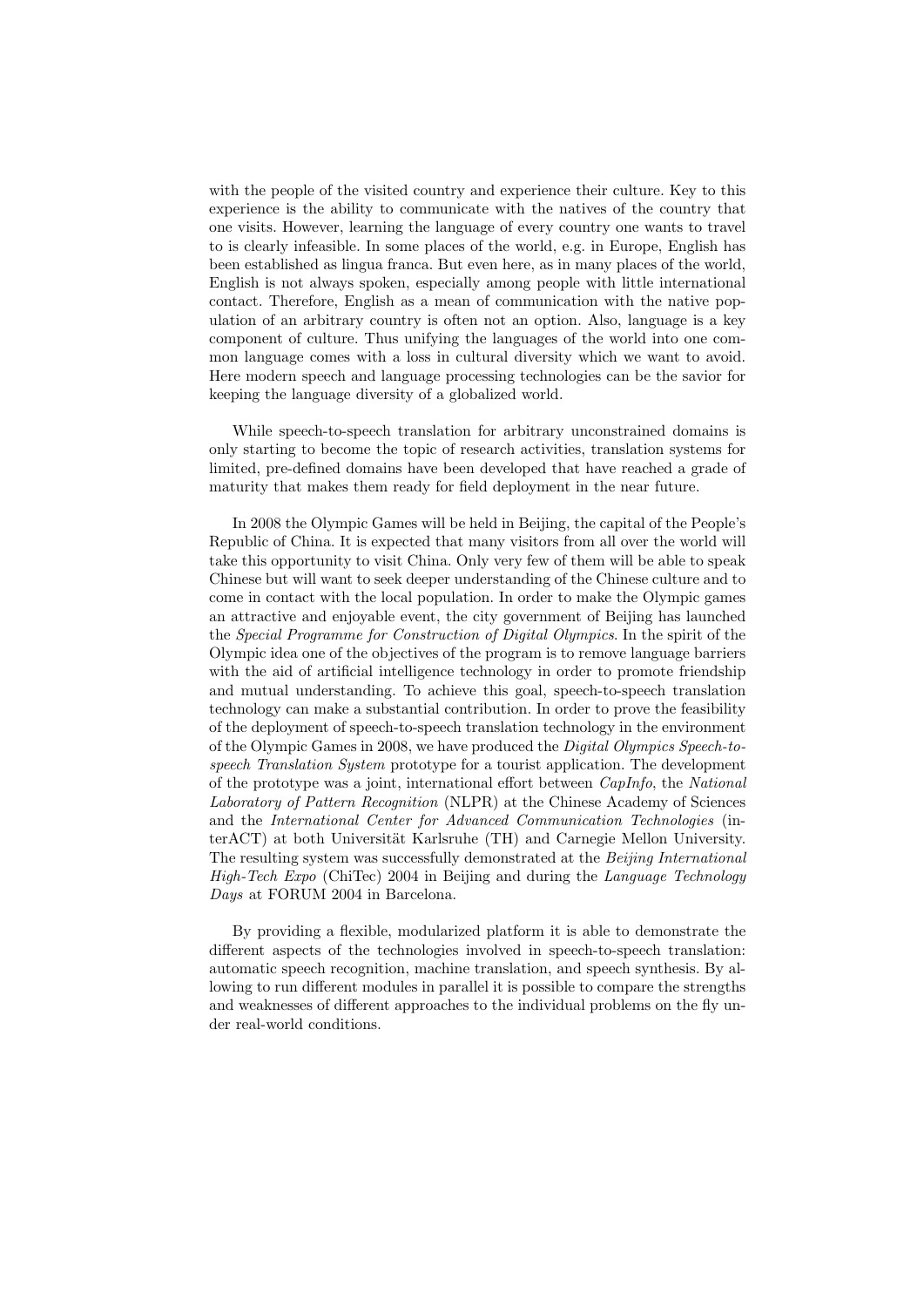## 2 System Overview

The Digital Olympics Speech-to-Speech Translation System in its current form is able to translate spontaneously spoken speech between arbitrary pairs taken from the languages Chinese, English, and Spanish. It covers a tourist expressions domain, with a strong focus on pre-arrival hotel reservation. The system integrates automatic speech recognition components, machine translation engines and speech synthesis modules and can either work as a stand-alone solution with a user interface running on a laptop or can be extended by two PDA clients that are connected via wireless network to the laptop. The two PDAs then work as the interface to the system while the translation and recognition engines are running on the laptop in a client-server setup. The system can exchange any of the six components necessary for the translation service (two speech recognizers, two translation components, and two speech synthesis modules) on the fly. In that way it is possible, for example, to compare the translations for the same sentence as given by two different components on the fly.

### 2.1 Domain

The Digital Olympics speech-to-speech translation system demonstrates the usability of speech translation technology for the Olympic Games 2008. In order to do so, it addresses three different domains: pre-arrival hotel reservation, basic travel expressions, basic medical needs.

The main focus of the system is the capability to translate in the domain of pre-arrival hotel reservation. Hotel reservation is a domain in which our labs already had some experience before the beginning of the development of this system. Therefore, it was possible to develop a prototype for this scenario in a very short time. At the same time the hotel reservation scenario is close enough to the actual scenario of a foreign tourist making inquiries at a hotel desk or at a shop, that a proof of feasibility for the pre-arrival hotel reservation scenario implies the feasibility for the other scenarios.

The domain of basic travel expressions demonstrates the capabilities of speech translation technology to act as a helper in predictable, re-occurring scenarios in which tourists need to communicate in situations typical to travelers. Currently in those situations tourists often make use of phrase books. However PDA based translation systems can solve this issue more elegantly by providing greater flexibility in finding the correct phrases and by providing a more convenient and more natural interface. They do so by taking natural, spontaneous speech as input, giving speech output of the translation and by showing more sophisticated functionality than a phrase book. In this way communication flows smoother than it would when utilizing an old fashioned phrasebook. This is especially true in situations where the tourist will not be able to speak the phrase book entries, as it is often the case for Chinese. As foundation for this domain we took the Basic Traveler's Expression Corpus (BTEC) [1].

The domain of basic medical needs can be seen as a specialized case of the travel expressions domain. Its application provides significant leverage to the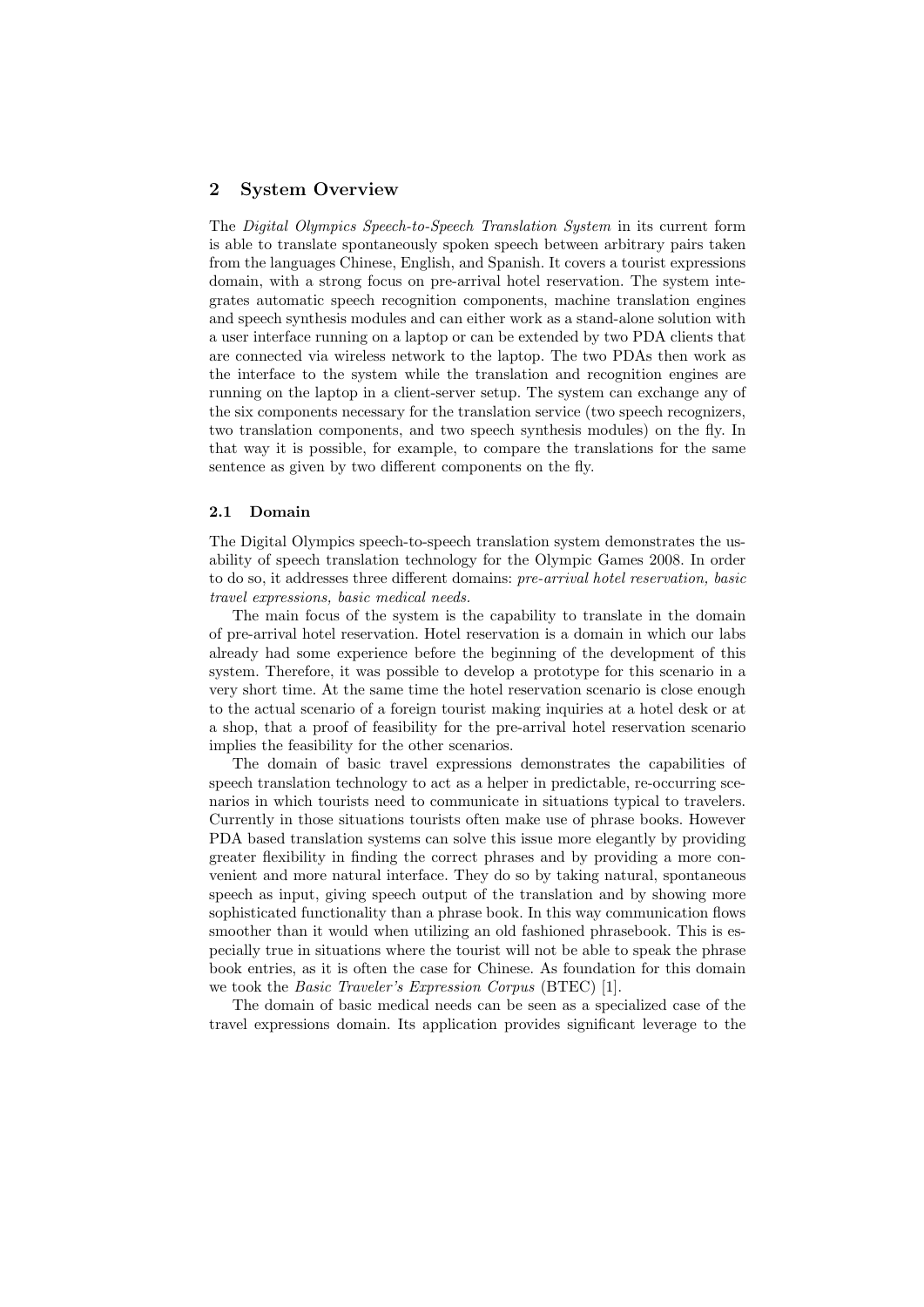speech-to-speech translation technology due to the importance of this domain. Knowing beforehand to be able to overcome language difficulties in medical emergency situations will encourage people to take on a visit to a foreign country.



Fig. 1. PDA user interface

For integrating the different, often very heterogeneous, components we developed the Active Speech framework.

The Active Speech framework is an environment for building and testing multi-modal interfaces. The framework allows for the easy creation of demos, prototypes, and analysis of interface issues. The basic idea of the framework is the data flow paradigm. Each component transforms received data and sends the transformed output to one, none or several receivers. The receivers themselves then again transform and resend the data. For example, speech recognizers transform audio to text, translator components transform text from one language to another, synthesis components transform text to audio etc. Special components can reconfigure the links between the components depending on what data they receive. In order to allow for distributed solutions or client-server setups, components can be located on different computers communicating over the network. Besides Windows desktops, portable devices using Windows CE are also supported.

In the Active Speech framework there are two kinds of components: service components which provide a service to other components and visual components which interact with the user. Visual components can be placed on the screen by drag and drop and can be connected to other components by simple mouse clicks. A system setup running in the framework can be configured and changed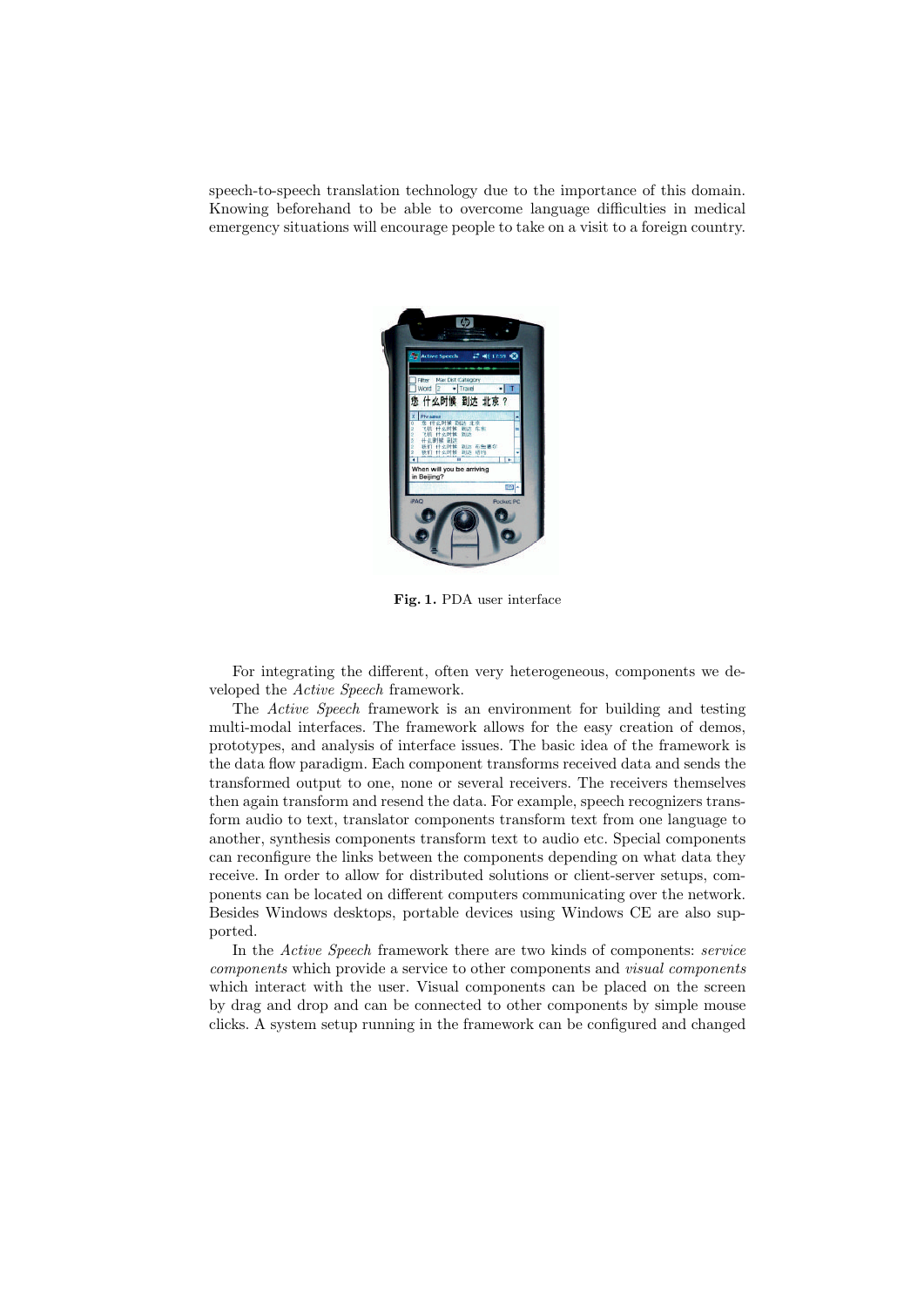during run-time, in order to allow for short development cycles and interactively observe the behavior of different components in the translation task.

#### 2.2 User Interface

The system itself has two different user interfaces, one for devices with large displays, such as laptops, and one for devices with smaller, lower resolution displays, such as PDAs. Both displays provide basically the same functionality to the user. For recording purposes it shows a waveform representation of the recorded signal. This is actually a good and intuitive display for the user to indicate the quality of the audio recording. The interface further shows the recognized sentence in the original language and the translation into the target language. In between is the phrasebook that automatically picks sentences that are close to the recognized one. In addition to the PDA user interface, the interface of the laptop allows for control of the loaded components, the selection of the components to be used in the translation process, and the manual repetition of translations and synthesis, e.g. after changing a component or correcting an error, e.g. via key-board. Figure 2.1 show the user interface for the PDA.

## 3 Speech Recognition Component

For the speech recognition components we developed large vocabulary spontaneous speech recognition systems in the three languages Chinese, English, and Spanish. The Chinese speech recognition component was developed by NLPR, the Spanish and English systems by Universität Karlsruhe (TH). Different linguistic resources for fitting the recognizers to the new domain were available, among them BTEC and data we collected at our labs, such as prototype dialogs for hotel reservation, in domain word lists, and protocols of previous demos.

### 3.1 Chinese Recognition System

The NLPR Chinese recognition system extracts features from overlapping 24ms long frames of audio data at a rate of 100 frames per second. From these frames 12 Mel-warped cepstral coefficients are extracted. Together with the normalized energy plus 1 dimension normalized pitch, and their first and second derivatives, they compose the final 42-dimensional feature vector.

Decision tree based gender dependent class triphones based on 62 phones (including silence as a separated phone) are trained on 800 hours of speech. Each state is modeled by 16 Gaussian components. To incorporate tone information, the question set is specially designed to take the Mandarin tonal information into consideration. The obtained acoustic model typically includes tonal information for both, the right and left context phones, and the base phone itself, and can provide detailed information for a tonal language, such as Mandarin.

The main language model used by the system is a word based N-Gram model using Katz backoff, and is estimated for a 50K word set vocabulary using hundreds of million of words of training texts. We have also investigated the use of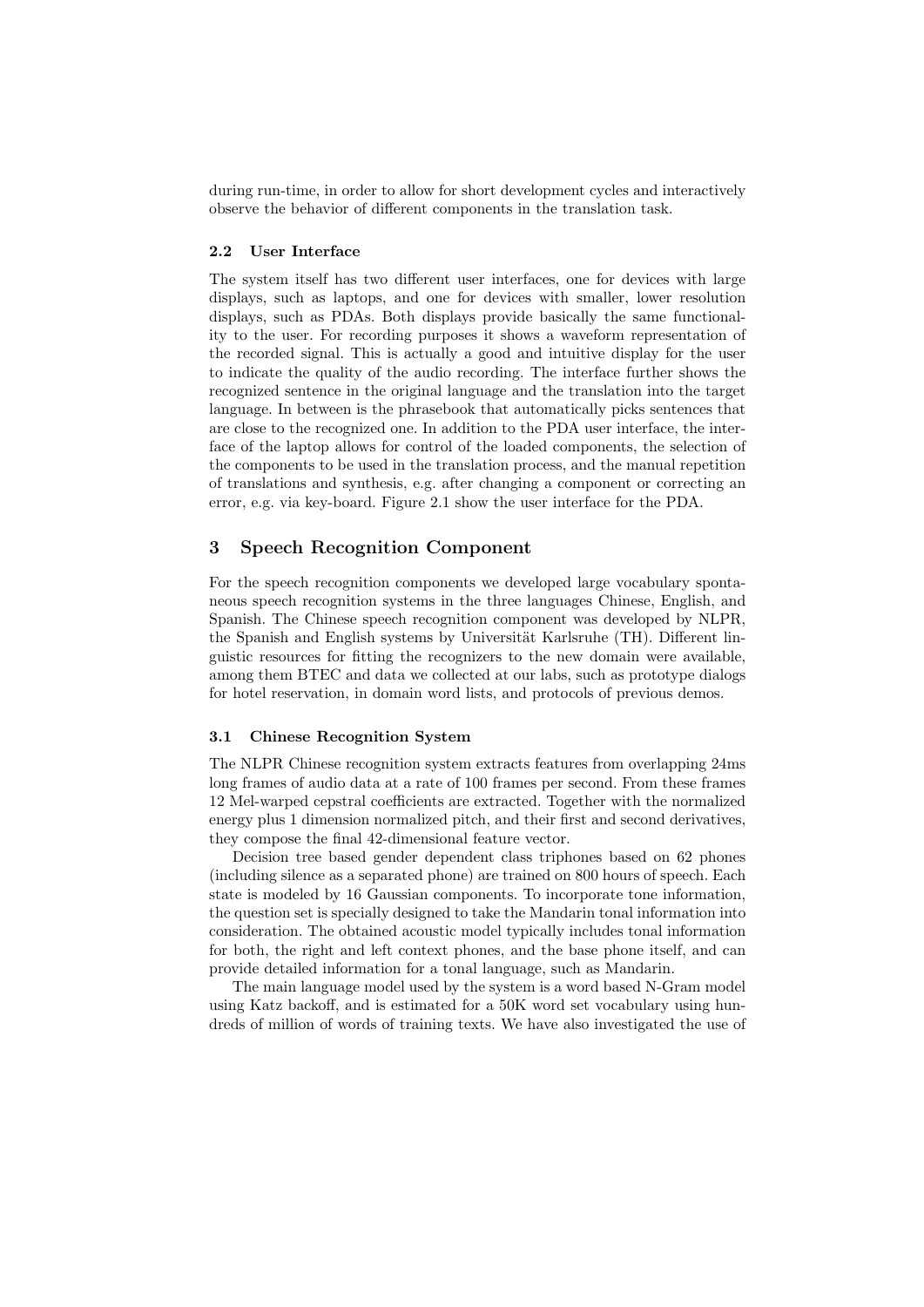class-based language models using automatically derived word classes to smooth the word model probabilities in the system. The final LM used in the system is an interpolation of a 4-Gram and a class based 3-Gram model. Our LVCSR system uses a time-synchronous decoder that can either operate in a single pass or can be used to generate or rescore word lattices. The decoder can operate with cross-word triphone models and direct incorporation of trigram language model. Afterwards the output lattice can be rescored with more advanced language models. To fit the proposed tonal AM, the search engine was updated to consider the tone information during path propagation, merge and pruning which make our decoder quinphone like.

### 3.2 English Recognition System

The English and Spanish recognition systems were developed with the help of the Janus Recognition Toolkit JRTk featuring the IBIS one-pass decoder[2]. The English recognition system is derived from the ISL Meeting Transcription System[3]. For the translation system the Meeting System was reclustered into a fully-continuous system with 6000 models, each being a Gaussian Mixture models with 32 Gaussians. The system uses an MFCC based front-end with per utterance Cepstral Mean Subtraction and Cepstral Variance Normalization. The vocabulary of the resulting system contains 2500 entries. As language model we use a 3-Gram language model with Kneser-Ney backoff trained on 2.1M word corpus with the help of the SRI Language Model Toolkit. In the language model we make use of manually defined semantic classes, such as hotel names, person names, local points of interest, etc. In that way it is possible to port the recognizer to new scenarios, e.g. a new city, without the need of retraining the language model.

During decoding we employ incremental vocal tract length normalization and feature space constrained MLLR on a sliding window in order to be able to adapt to changing speakers. We evaluated the system on a collection of 13 dialogs in which hotel reservation scenarios were reenacted in a spontaneous manner. The scenarios were collected with the help of 17 native speakers of American English at Carnegie Mellon University. The database contains approximately 23 minutes of speech in 319 turns. On this set the recognizer achieved a word error rate of 18.1%. On a laptop with a Pentium M 1.7GHz the system runs in realtime.

### 3.3 Spanish Recognition System

The Spanish system was also trained with the help of the JRTk and derived from a Global Phone speech recognition system for South American Spanish [4]. The phoneme set was modified to better fit Castilian Spanish and then trained on ca. 14h of Castilian speech. The acoustic model consists of 2000 triphones with roughly 51k Gaussians. The recognition system has a vocabulary of 24k. A 3gram language model with the same semantic classes as for the English system was trained on roughly 255k words. The training corpus includes the Spanish portion of the BTEC and several in-house, in domain text collections.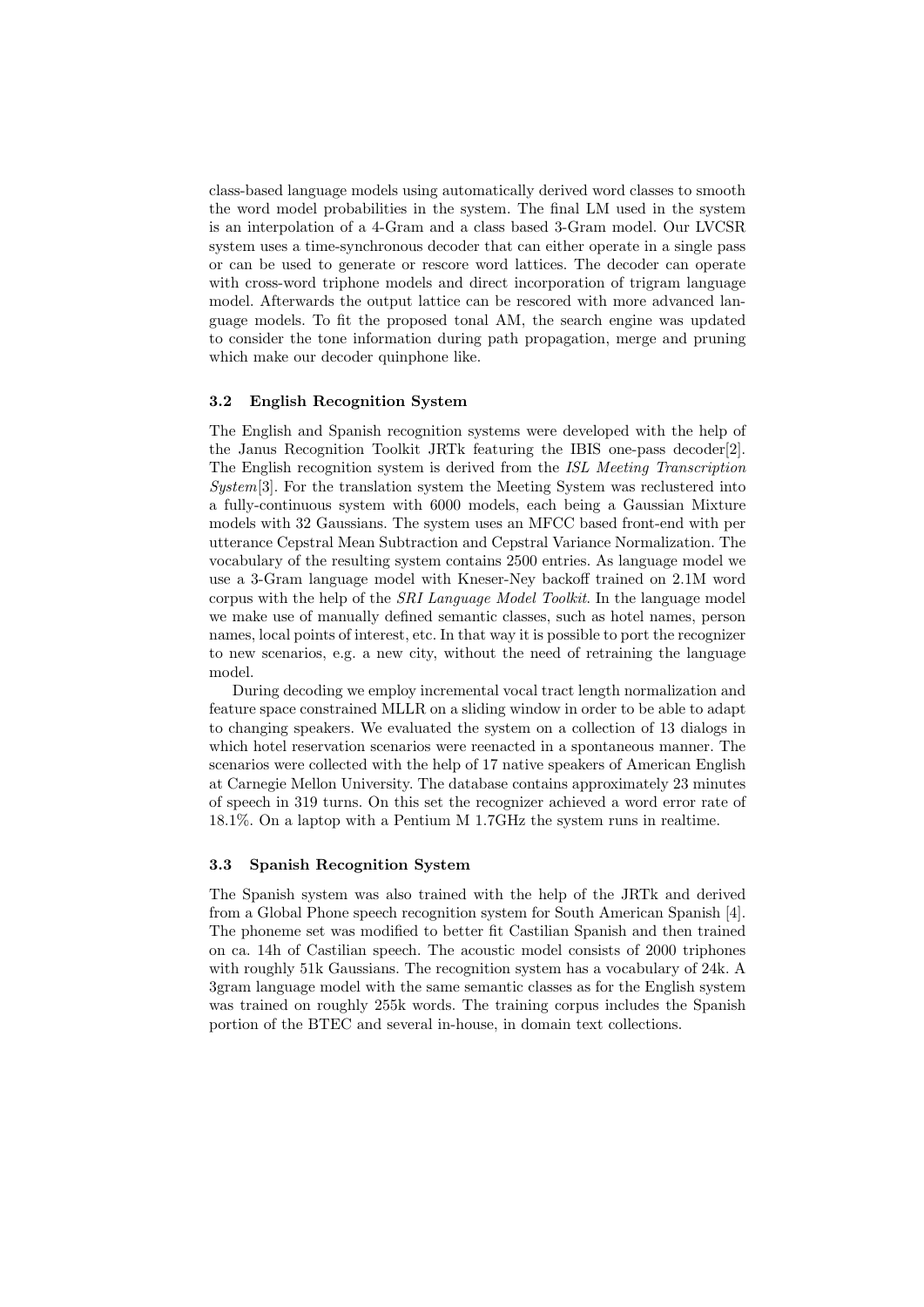For decoding the IBIS decoder was also used, and the same incremental adaptation scheme as for the English recognizer was applied. The sytem was tested on hotel reservation dialogs collected at Universität Karlsruhe (TH) with the help of 18 native speakers. The database contains 2973 turns, giving about 170 minutes of speech. The system yielded a word error rate of 16.3% on these dialogs. On a laptop with a Pentium M 1.7GHz the system runs in about realtime.

# 4 Speech Translation

For the *Digital Olympics SST System* we incorporated two different approaches to machine translation. One rule-based approach based on an interlingua described in section 5 and one statistical machine translation approach described in detail in section 6. Also, in addition to the machine translation approaches we have incorporated a phrase book constructed out of the BTEC.

#### 4.1 Phrasebook

The phrase book contains 162320 phrases taken out of the BTEC, which were categorized into 13 classes by NLPR, and a dictionary with about 100000 translation pairs. In order to restrict the result set to a query, the user can select categories to filter the output phrases. The phrase book can be used in multiple modes. It can be used like a normal electronic dictionary or the user can search for phrases with the help of key words. The similarity mode returns related phrases to a given phrase, with a maximum word distance. This often allows to correct errors from the speech recognition, if a similar or the same phrase to the spoken one is in the database.

#### 4.2 Translation modes

Our speech-to-speech translation system can run in two different modes. In the first mode one can pre-select one of the provided translation components as the default for translating the speech input, e.g. the IF based translation component. The second mode is a cascade of different stages that are triggered one after the other as necessary. In the first stage a look-up in the internal phrasebook is made, to see whether a translation of the input sentence is stored there. If so, the stored translation is taken. If not the input sentence is forwarded to the IF based translation component. If the IF translation component however fails to parse the input sentence, e.g. because it is out-of-domain, the input is forwarded to the last fall-back stage, the statistical machine translation component which is guaranteed to produce a translation.

# 5 Interlingua Based Translation

The interlingua-based engine of the MT system utilizes the Interchange Format (IF) that was originally developed for CSTAR II and later on expanded and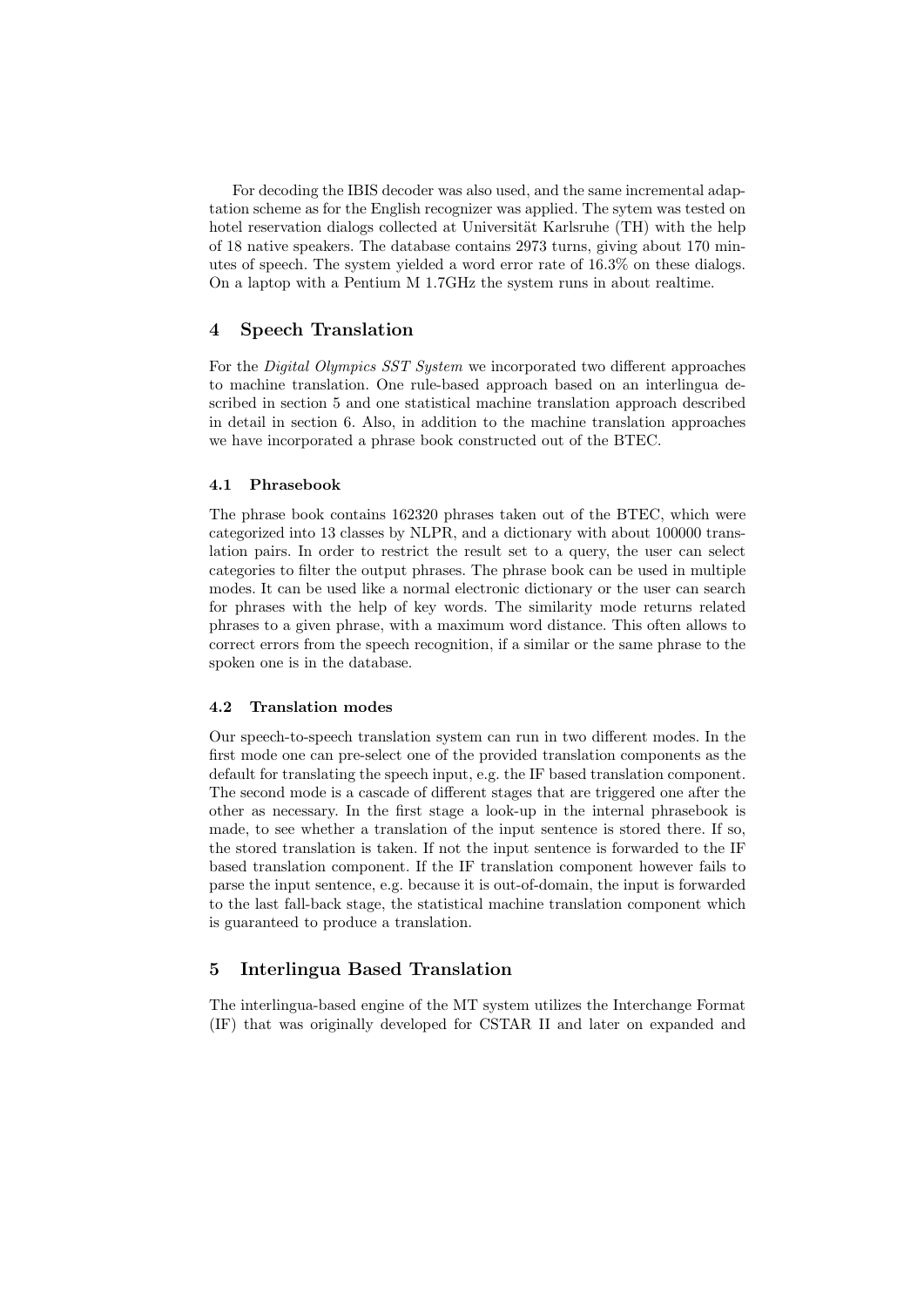modified for the LingWear [5] and NESPOLE! [6] systems. This interlingua was designed to cover spontaneous task-oriented dialogs in specific, limited domains [7]. It captures speaker intention rather than literal meaning, abstracting away from syntax and language-specific idiosyncrasies. Utterances to be represented in IF are segmented into semantic dialog units (SDUs).

The assumption underlying such a domain-action based interlingua for MT purposes is that utterances relevant to a particular domain can be classified into a limited number of domain actions [8]. For each language, analysis components from input language to interlingua and generation components from interlingua to output are written to cover those domain actions reliably. Consequently, an MT engine based on this interlingua can be expected to perform best on translating utterances highly relevant to the domain it was designed for, and exhibit more limited or no translation capabilities for out-of-domain utterances. The original domain covered for CSTAR II was pre-arrival hotel reservation; for NE-SPOLE!, this was expanded to cover more general tourism-related inquiries and later on medical patient-doctor conversations.

### 5.1 Interlingua-based analysis and generation

Interlingua-based MT allows for the use of different analysis and generation components for different languages that can all be integrated into the same MT engine. For the system at hand, the English and Spanish analysis and generation use the same parsing and generation mechanisms, while Chinese uses different ones and is therefore described in a separate section.

For both the analysis and generation side, the English grammars for the Digital Olympics system were expanded and adapted from pre-existing grammars. The expansion and adaptation was also done at Carnegie Mellon. Some of the structure of the English grammars was taken as a seed for the Spanish grammars, which were otherwise written from scratch specifically for the FAME [9] and Digital Olympics projects. The Spanish grammars were developed at Universitat Politècnica de Catalunya. The data used for grammar development were taken from the IF-annotated C-STAR II database, which was translated into Spanish.

### 5.2 English and Spanish interlingua-based analysis

The SOUP parser [10], a stochastic, top-down, chart-based parser specifically developed for parsing spontaneous speech in real time, is used for English and Spanish analysis into IF. In a pre-processing step, the speech recognition output is standardized to optimize parsing performance; for example, filler words and hesitations may be removed before parsing. The SOUP parser calls context-free grammar rules from the grammar for the respective language that contain toplevel domain action and lower level rules. SOUP segments utterances into SDUs at parse time. The SOUP output is then mapped into standard IF format in a subsequent step.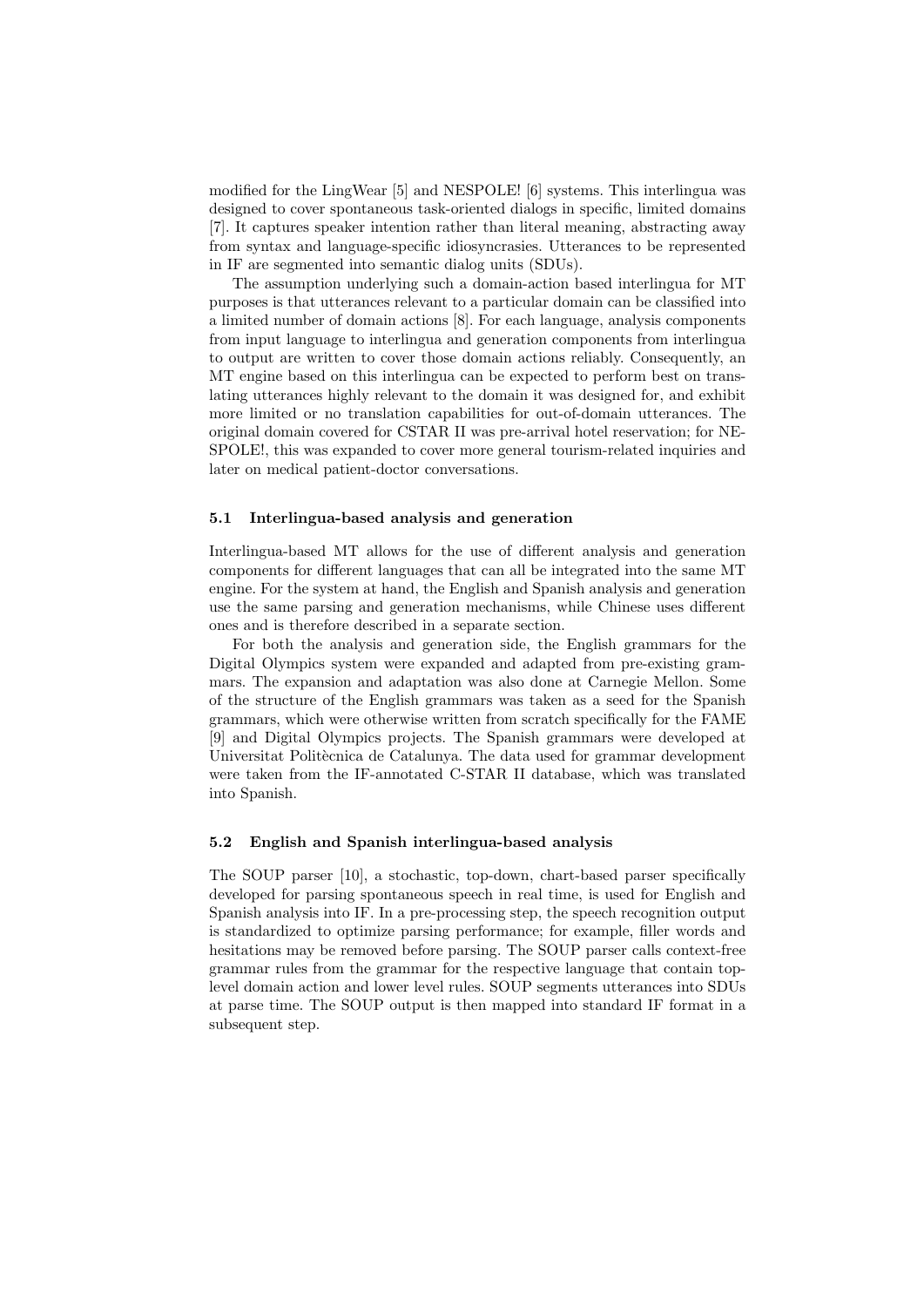#### 5.3 English and Spanish interlingua-based generation

The GenKit generator [11], a powerful pseudo-unification-based generation tool, generates English and Spanish output from IF. GenKit uses language-specific hybrid syntactic/semantic grammars in combination with generation lexica to generate natural language text output from an IF-based feature structure. Highly domain-relevant, frequent domain actions may be generated via rules specific to them to guarantee reliable and highly fluent output. On the other hand, more general rules serve as fall-back rules to enable generation from as wide a variety of domain actions as possible. GenKit grammars use syntactic, lexical, and morphological knowledge. Generation of the correct morphological form is achieved via inflectional grammar rules that draw on additional information stored in the lexical entries. In the more complex case of verb morphology in Spanish, the correct form is retrieved from an additional morphological form look-up table. Also specific to Spanish, several linguistic phenomena were tackled that had not been implemented in GenKit-based grammars before. At the end, the GenKit output is sent through a post-processing stage to ensure that clean text is produced.

#### 5.4 Evaluation of English-Spanish IF based translation

In [12] the English-Spanish IF based translation was evaluated by human judgment of the fidelity and naturalness of the translations on ten hotel reservation dialogs with an English speaking client and a Spanish speaking agent. When dealing with perfect transcriptions, instead of error prone automatic transcriptions obtained from the described speech recognizers, 91.7% of the translations from Spanish to English were good in content, only 1.2% were considered bad, the rest O.K. From English to Spanish 82.4% were good in content, only 1.6% bad, the rest O.K. When using speech recognition output as input to the translation, for Spanish to English still 96.4% of the translations were at least O.K.; but only 62.4% for English to Spanish, showing the higher complexity of that direction for speech recognition as well as for translation.

### 5.5 Parsing and Generation of Chinese Sentences

The parsing of the Chinese sentences into IF uses a robust hybrid parsing scheme [13] that combines Hidden Markov Model (HMM) based approaches with rule based ones for extracting semantic information and mapping parsed result into IF. The parsing takes place in three distinct steps: chunk identification, chunk and HMM based analysis, chunk interpretation.

A chunk is defined under the restrictions of semantic level and syntactic level, which is a head-word cored semantic unit that has relatively independent phrase structure and relatively complete semantic composition. In our paraphrase system, we classify all words in the domain of travel information into 324 semantic types. Similar to the syntactic parsing with context free grammar (CFG) and Chart parsing algorithm, we have developed a grammar for semantic chunk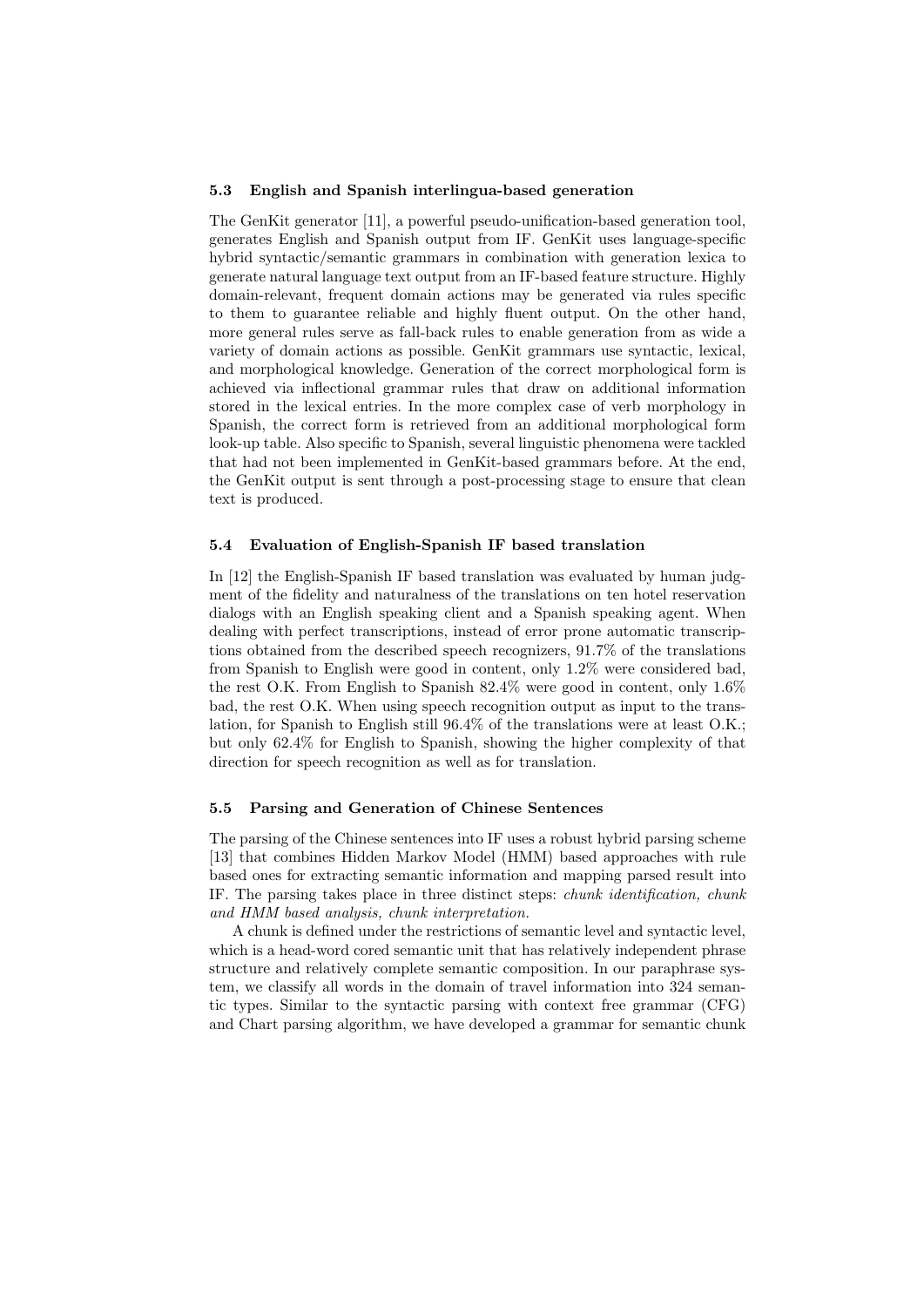recognition, in which all rules are described by semantic type markers. From the resulting chunk sequence the HMM based analysis picks up the skeleton of the IF. Hereby The chunk sequence is interpreted as the observation of a HMM while the IF is corresponds to the internal states of the HMM. The parameters of the HMM were trained on a large set of tagged spoken Chinese sentences. The IF skeleton for an input chunk sequence is then found by calculating the most likely HMM state sequence with the help of the Viterbi algorithm. Finally our chunk interpreter fills the slots of the IF skeleton by using the internal structure and semantic information of the chunks acquired during the chunk identification according to the corresponding parsing rule in the rule base.

For the Chinese generation part, we implemented a feature-based generation approach in our spoken Chinese paraphraser for generating the Chinese translation from the generated IF [14].

The spoken Chinese generator consists of two functional modules, the microplanner and the surface generator. The micro-planner generates the functional structure of the resulting sentence.

The surface generation is then the final stage of the sentence generation. The final sentence is generated based on the micro-planning results and a system functional grammar for the generation language. Our surface generator employs a top-down and depth-first unification algorithm. After that, in the sentence linearization, the order of components in the generating sentence is arranged according to the unification order of the sentence and phrase. In a post-processing step modifier words expressing the tense and voice are being added.

# 6 Statistical Machine Translation

Statistical machine translation is based on the noisy channel approach. The ISL system uses as primary building blocks phrase-to-phrase translations extracted from bilingual data by optimizing a constrained word-to-word alignment for an entire sentence pair [15]. Phrase translation candidates are scored by a modified IBM1 alignment model. For words inside the source phrase the summation of the lexicon probabilities is restricted to the probabilities for words inside the target phrase candidate, and for words outside of the source phrase it is restricted to the probabilities for the words outside. The alignment probabilities from both alignment directions are interpolated. Single source words are treated as phrases of length 1. Most phrase pairs are seen only a few times, even in very large corpora. Therefore, probabilities based on occurrence counts have little discriminative power. Phrase translation probabilities are calculated based on a statistical lexicon, i.e. on the word translation probabilities. The language model used in the decoder is a standard 3-gram language model. We use the SRI language model toolkit to build language models of different sizes, using the target side of the bilingual data only or using additional monolingual data. The decoding process works in two stages: First, the word-to-word and phrase-to-phrase translations are used to generate a translation lattice. Second, a first-best search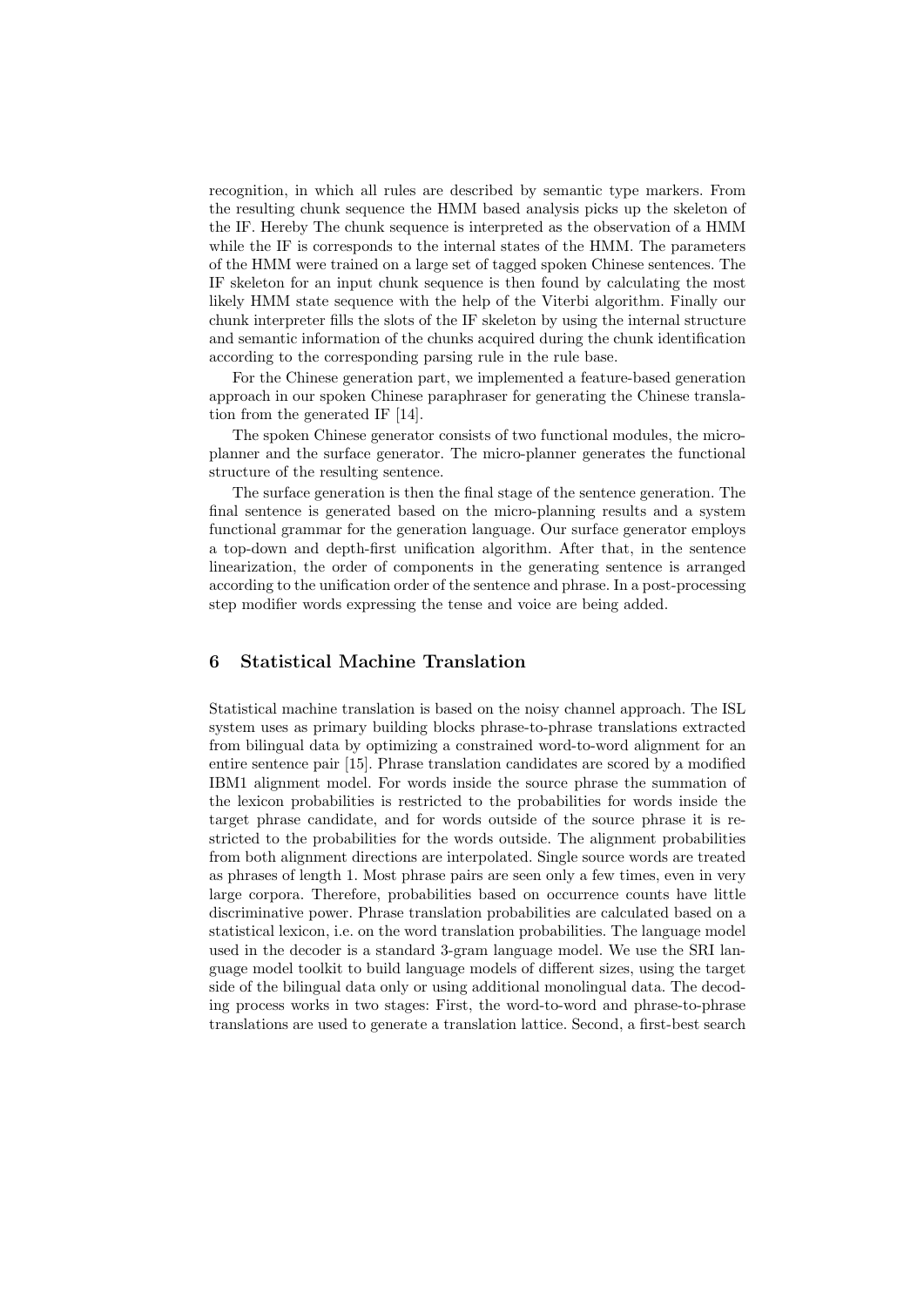is performed on this lattice, using the language model probabilities in addition to the translation model probabilities to find the overall best translation.

For training data we compiled a trilingual corpus of spoken utterances covering the target domains of general tourism, hotel reservation, medical assistance, and specific tourist assistance for the Olympic Games in Beijing. The main components of this corpus were the BTEC, as well as in-house collected dialogs for medical assistance, and hotel reservation dialogs collected at Carnegie Mellon University and translated from English into Chinese and Spanish. In addition, a manual list of about 4600 named entities specific for the city of Beijing was added, consisting of the names of bus and metro stations, tourist attractions and sites, hotel names, and person names. Overall, the corpus currently has a size of about 190K utterance and named entity tuples. As a preprocessing step, the Chinese part of the corpus was segmented into words using a segmenter derived from the LDC segmenter. The final system also uses a small number of translation rules for number and date expressions.

# 7 Speech Synthesis

Concatenative speech synthesis technology has been employed in the Chinese TTS system. The system contains three main parts: text analysis model, prosody generation model, and unit selection model. The text analysis applies some preprocessing such as text normalization, parsing, and text-to-pinyin conversion. In the prosody generation model, special attention has been paid to tones during the prosody information prediction process. Depending on the prosody information and segmental information, the synthesizer selects units from a real waveform corpus, and smoothens the pitch contour before outputting the final speech.

The English and Spanish speech synthesis were provided by Cepstral LLC, Pittsburgh, PA, USA. Cepstral provides state-of-the-art unit selection text-tospeech synthesis and voices that are small and fast enough to run on handheld devices or distribute over the network. Cepstral voices support SSML, VoiceXML tags, and Microsoft(R) SAPI.

# 8 Conclusion

In this paper we have introduced our Digital Olympics Speech-to-Speech Translation System. It incorporates modules from our different labs for the technologies necessary for SST: Speech recognition, machine translation, and speech synthesis. Its successful implementation and demonstration on various occasions gives proof to the feasibility of deploying speech-to-speech translation technology in the environment of the Olympics Games 2008 in Beijing. Automatic speechto-speech translation for tourist domains, such as general tourist needs, hotel inquiries or medical needs can provide significant leverage for the distribution of this technology due to the practical significance of the domains in real-life. The introduced Active Speech framework allows for fast development of prototypes,